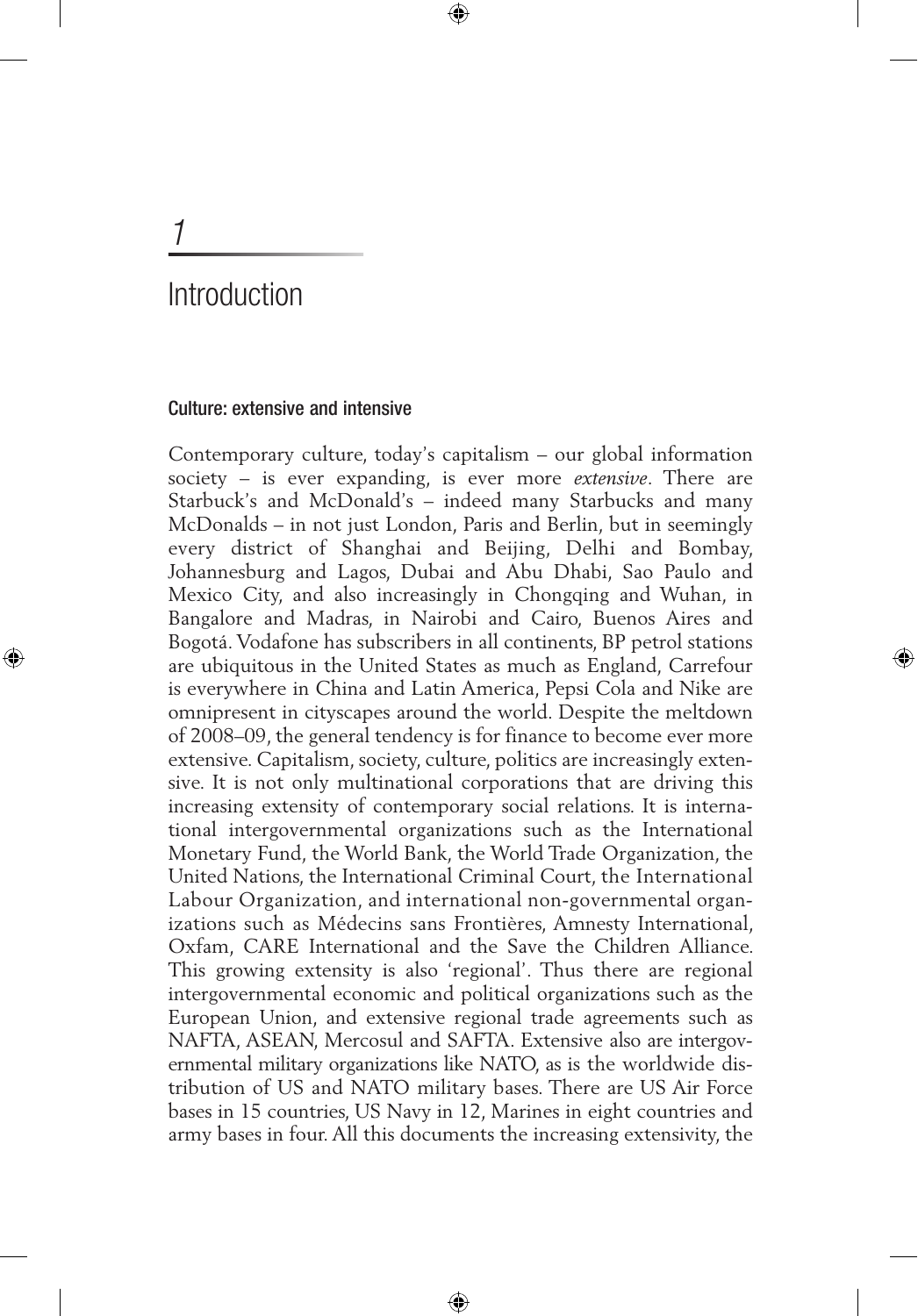extensive universalization of contemporary social relations, of contemporary culture. This growing extensity has meant, first, a gain in geographical spread. It has at the same time brought homogenization. Thus the urban homogenization based in Corbusier's identical units of habitation and the city grid model has spread from New York and Chicago to Shanghai and Guangzhou, to India and Africa and Latin America. These homogeneous units of space have run parallel to an effective homogenization of (Newtonian) time and the spread of homogeneous units of value in the commodity. And commoditization has surely been the major driver of this growing extensity of social relations.

⊕

Given this growing extensification of contemporary culture, on another level and at the same time, we seem to be experiencing a parallel phenomenon whose colours are other; they come in a different register and can only be characterized as *intensive*. The drug experience, the sexual relations, the sheer pace of life in the streets of today's mega-city would seem somehow to be intensive. The pace and volume of capital market transactions – despite the end-ofnoughties credit crunch – is intensive. There is a longer-term process of intensification of culture and media – with laptops, iPhones, iPods, WiFi, YouTube, Facebook and Twitter and platforms for downloading and streaming of just about everything. Work experience is becoming more intensive. We once had life-long employment in rule-bound and hierarchical bureaucratic organizations. Now we work increasingly in often precarious 'project-networks', in intensive close personal relations of work groups for shorter periods of time bound by the length of the project, which itself is often a oneoff to be patented or copyrighted. Our closest friendships may now be at a great distance and abetted by air travel, thus intensive and compressed into the shortest time. Instead of watching television over the extensivity of a weekly TV series, we may download or buy the DVD of a series like *The Wire* and watch with one or two intensively significant others the 14 episodes of a season over just a few days. If a city like Paris is organized around an extensive and open framework of Baron Haussmann's grand boulevards, there is at the same time another Paris around fractal and intensive nodes, such as the medieval Hôpital Salpetrière of Charcot's infamous neurology experiments or, say, the interior of Oscar Niemeyer's Parti Communiste Français headquarters. The City of London may have financial tentacles all around the world yet the Square Mile has a density and intensity of people and work that makes even pedestrian traffic difficult and lends its pace and rhythm to the whole of

⊕

⊕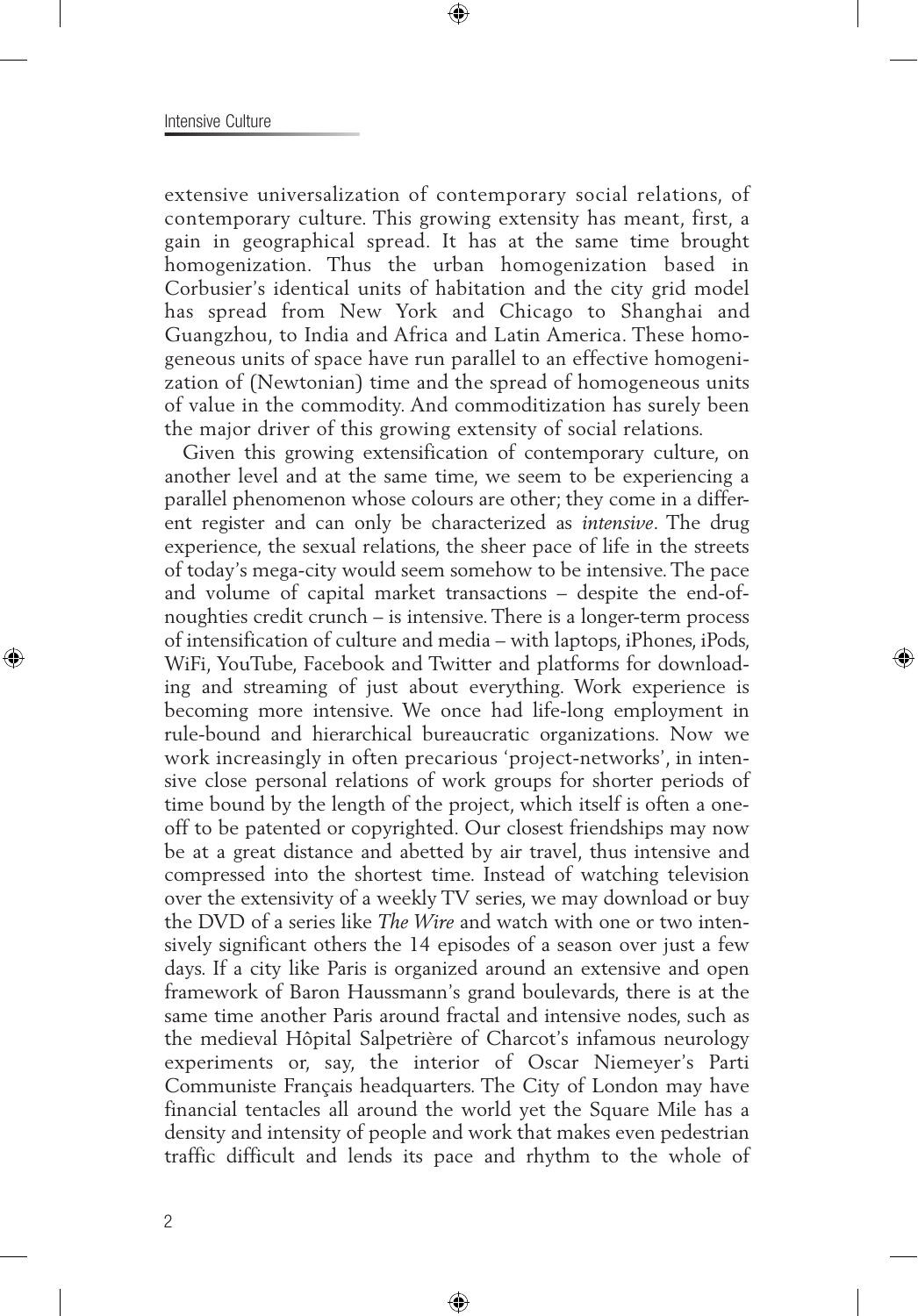London. We may encounter a series of identical commodities rolled off Nike production lines, but the intensity of the brand Nike, compressed into the logo, is something we never see. If we encounter successions of extensive and metric figures on our laptop computer and mobile phone interfaces, there is another smaller group of intensive software codes or algorithms, which we may never see but yet generate these figures that we do encounter. This increasing global *extensity* has conquered not just space but also time – thus the spread of futures exchanges from the Chicago Board of Trade to China's Dalian Commodity Exchange and the United Arab Emirates' Dubai Mercantile Exchange. Indeed, the size of a global corporation is no longer measured in terms of its assets or its revenues but in terms of its market capitalization, its stock market value, which is its expected future profits. Despite the meltdown of neo-liberal banking, global capitalism over the long term will inexorably remain a still importantly financialized capitalism. And this financialization has brought an intensive economic temporality. In classical industrial capitalism you bought and sold commodities in a Newtonian temporality of the present, in which each moment is experienced as a succession of nows. But financial products and transactions have a longer-term temporality built in, in which past and especially the future are infolded into the present, in what amounts to an intensive time.

⊕

We live thus in a culture that is at the same time extensive and intensive. Indeed, the more globally stretched and extensive social relations become, the more they simultaneously seem to take on this intensity. This book is dedicated to the study of such *intensive culture*.

#### What is intensive culture?

⊕

#### *1. Homogeneity versus difference*

Extensive culture is a culture of the same: a culture of *equivalence*; while intensive culture is a culture of *difference*, of *inequivalence*. Things and beings in extensive culture are equivalent or consist of units of equivalence. The intensive, in contrast, consists of units of difference, of the one-off, of the singular. For example, the commodity – which is extensive – consists of equivalent, indeed identical units of value. The brand, in contradistinction, is intensive. Each brand constitutes itself as different from every other brand. The brand only has value, or adds value, in its difference from other

⊕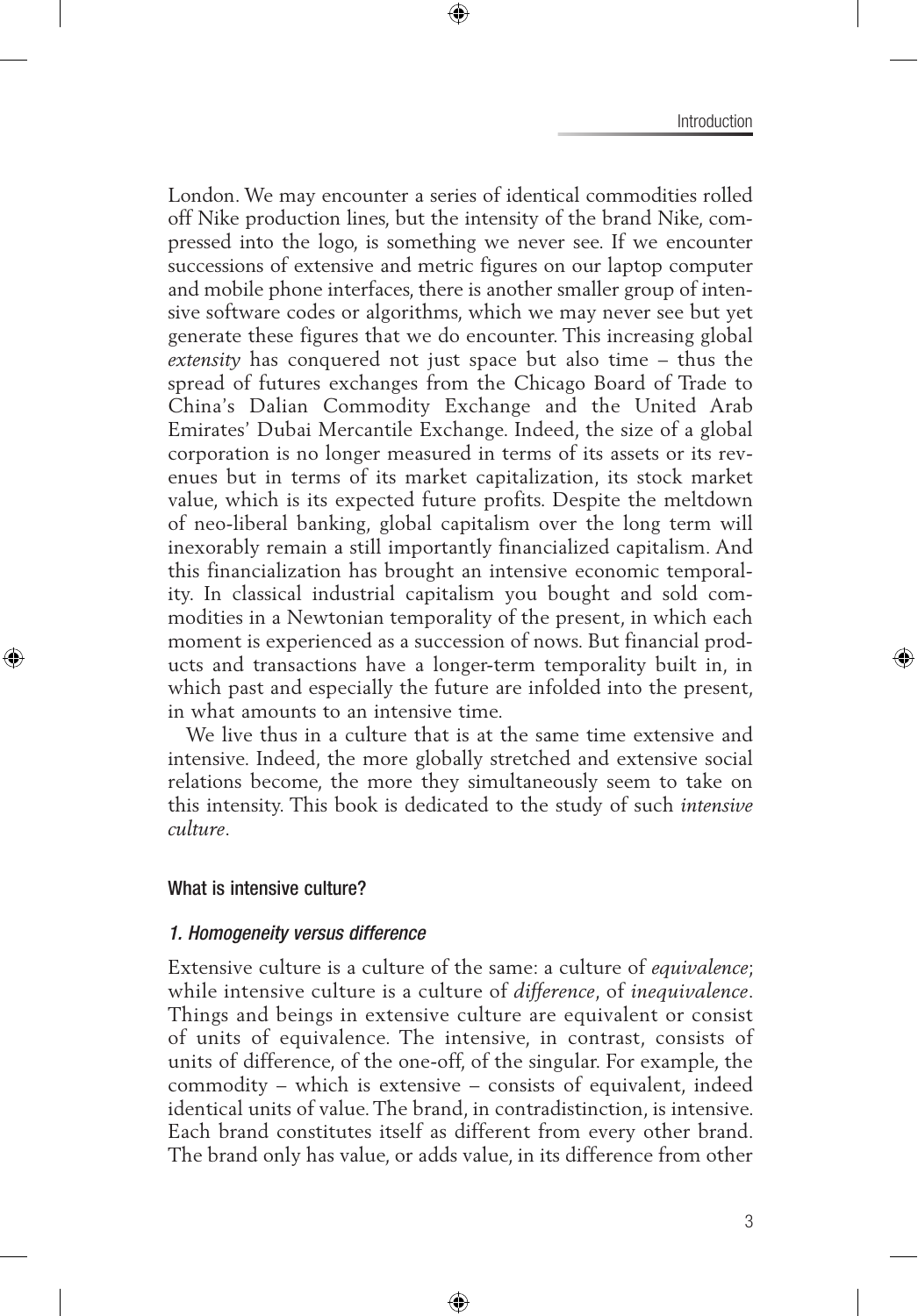brands. The commodity takes on value as it incorporates greater quantities of homogeneous labour power or homogeneous units of market exchange. The value of the brand is inherent instead in this difference, in its inequivalence. In extensive politics, we have notions of citizenship, or 'the people' (*le peuple* in Rousseau's *Social Contract*, 1999) or the proletariat: each of these presumes equivalence. There is an equivalence of human beings as citizens, *peuple* or proletarians. This is an equivalence before the law, in which each person is the same as every other; an equivalence in collective struggle; or an equivalence of individuals constituting a body (*le peuple*) that is a party to the social contract with the state (or government). In contrast, the 'multitudes' (Hardt and Negri 2000) give us an intensive politics of difference. Each member of the selforganizing 'multitudes' is different from every other. Radical social movements over several decades have incorporated such a politics of singularity: one based on inequivalence and individuality, in which organization comes no longer from the outside – as in the classical Leninist party – but instead from the inside as self-organization. The bureaucratic and hierarchical corporation is engaged in extensive production in that it may produce a very large number of the same identical object. This stands in contrast to the intensive economy of today's project-networks, which come together for short periods of time to make one-off goods or services, in each case a different product. So at the heart of extensity are homogeneity, equivalence and identity; at the heart of intensity is heterogeneity and inequivalence, difference.

◈

⊕

## *2. Actual and virtual (potential)*

We encounter commodities: they are thus actual. They are actualized. We do not encounter brands. We never see a brand itself. We see branded products. Brands (Lury 2004) actualize: they generate products or commodities that we do encounter. Brands in this sense are not actual but virtual. Brands are thus intensities that actualize into extensities. To be virtual is also to be in *potentia*, to be a potentiality. A potential has an inherent capacity for growth, development or coming into being. Potent means 'to be able to'. Its roots are in the Latin *potentia*, meaning power or force or, in a sense, potential energy. The point here is that extensities are actual. They are the things you encounter. Intensities are virtuals or potentialities. They generate what you encounter. Further, extensities are fixed, while intensities are always in process. They

⊕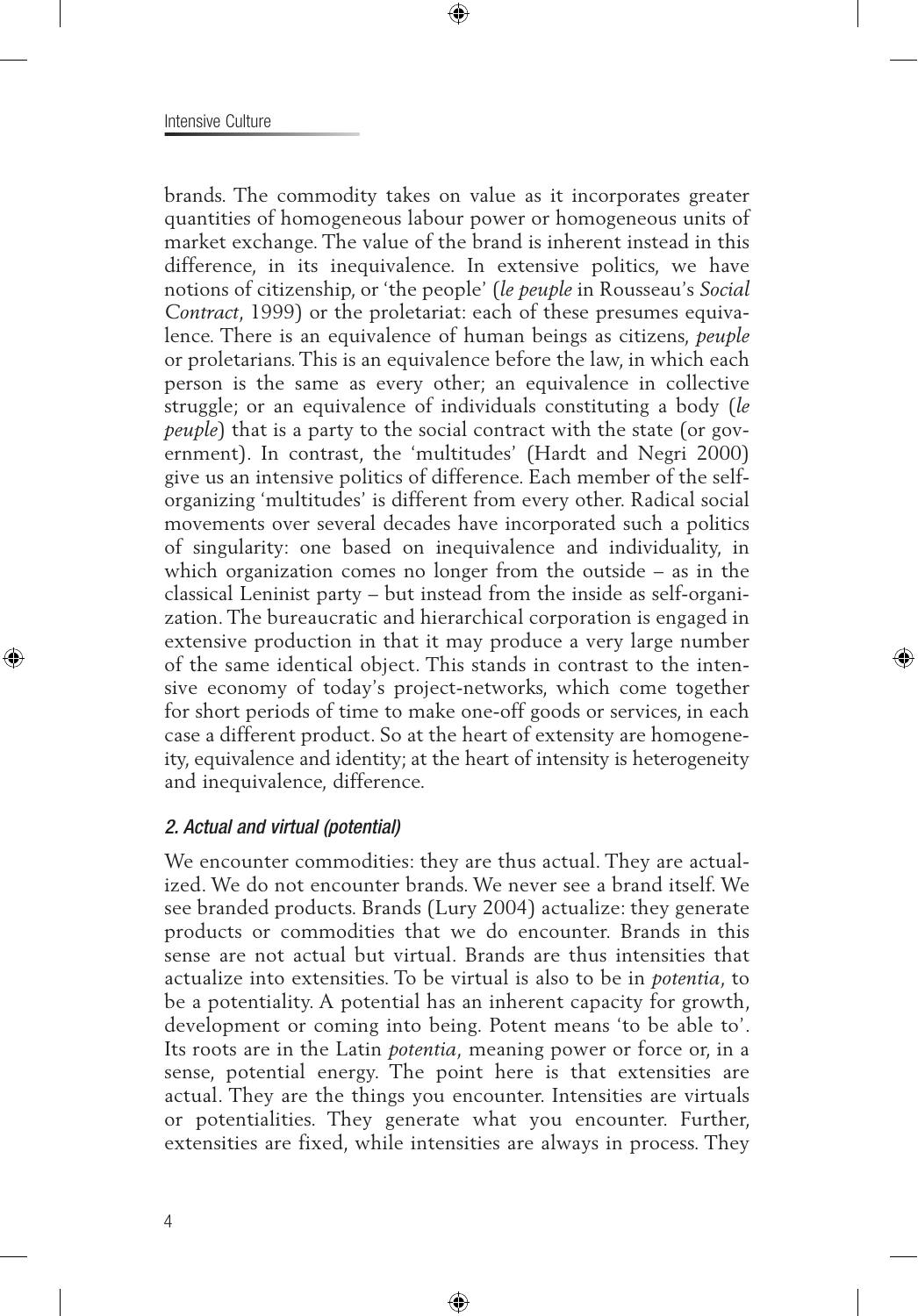are always in movement. This is movement not through space but the movement of change and instability in the intensity itself. Extensities have the stability of a system in equilibrium. Extensities thus are 'beings' while intensities are 'becomings'. An algorithm, i.e. software coding, is an intensity. The algorithm then generates the extensive figures and data on your computer screen. The figures encountered are actual; the algorithm is virtual. This is also the difference between material and immaterial labour (Lazzarato 2004). Immaterial labour produces difference. It produces virtuals that can generate actuals. These can be intensive goods, singular prototypes from research and development. These intensive goods are often the product of a 'design process'. These prototypes are then produced in thousands of extensive copies, in what Marx called the 'labour process'. Often these intensive designed goods are things we never encounter that produce other things we do see and buy. Thus virtual things produce actual things. The virtual things have a value in *potentia*, and the actual things have what Marx called exchange-value. That is an actual value, a price we pay for these things in a market. Things that are actual possess a figure. They *ex*-tend towards the viewer as a figure, to the hearer as a sound. Intensities, for their part, do not ex-tend towards us. They *in*-tend into themselves. Because they in-tend, we encounter no figure. Ex*tension* and in*tension*: in in-tension there is compression and in ex-tension decompression.

⊕

#### *3. Thing-for-us, thing-in-itself: against instrumental reason*

⊕

There are two ways in which we can approach beings, whether human or non-human beings. Either we can approach them as extensities – that is in terms of how they ex-tend to us or how they are for us. Or we can approach them more as intensities, that is intrinsically: not ex-trinsically but in-trinsically. We can approach them as they in-tend or in-tense into themselves. As they ex-tend to us and thus are for us, we approach these things through our categories. As they in-tend into themselves, we approach the thing in its own terms. Take you, the reader, as an individual human being. Either someone else approaches you through general categories, such as ethnicity, gender, age, degree of beauty. Or he/she approaches you in your own singularity, as you are in yourself. You will say that the more he/she can know you the more he/she can approach you in your own singularity and not through these general categories. To be treated in your singularity is to be treated as

⊕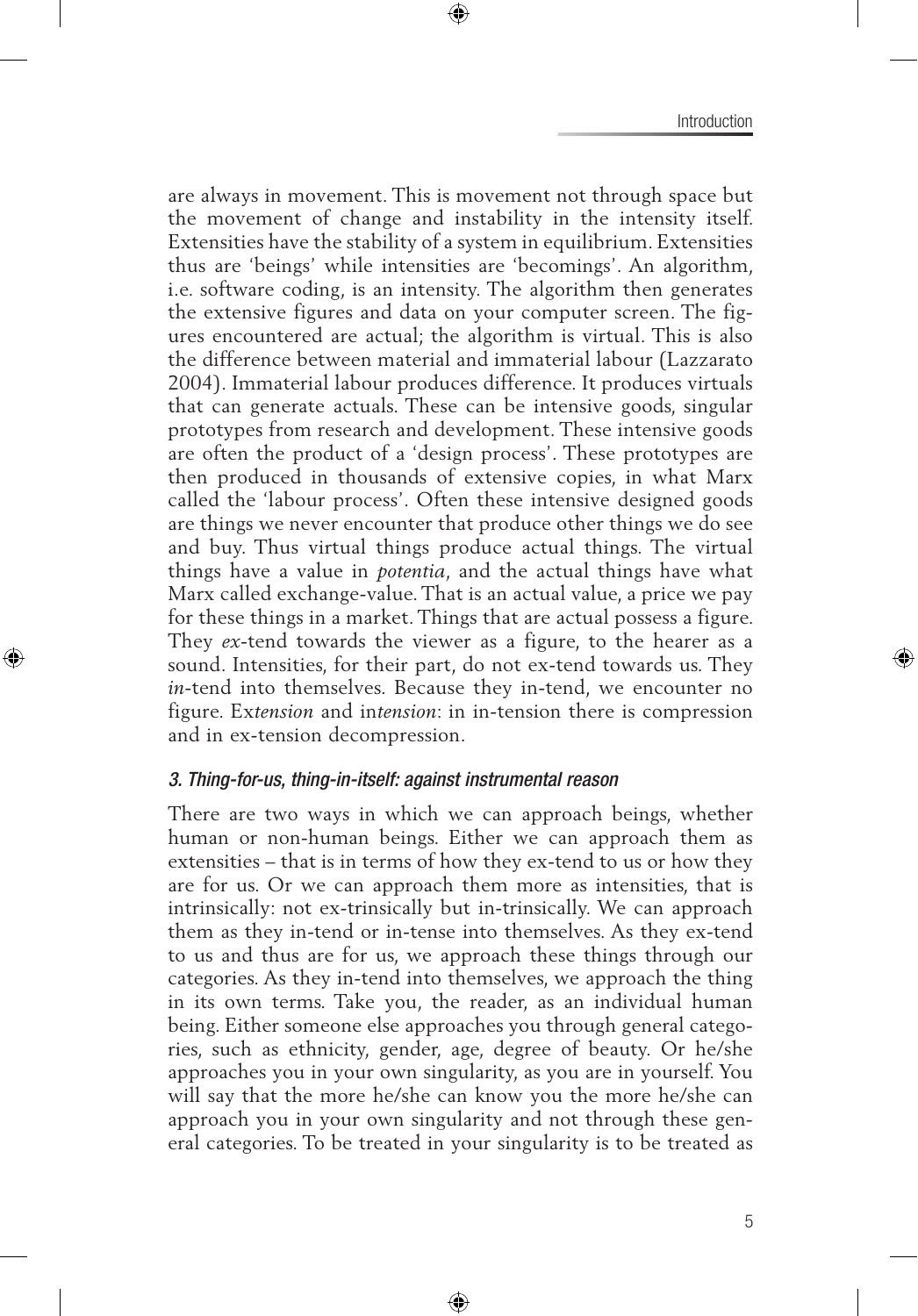an intensity: to be treated as different from every other being. To be approached through these general categories is to be treated like an 'atom': like any other of the tens of thousands of atoms that fit into these categories. Immanuel Kant called the extensive thing, as you approach it through your or general categories, the 'thing-for-us' or the 'thing-for-itself'. It is a thing for itself, if you can imagine the thing as external to itself and approaching itself through these general categories. The intensive thing that you approach as a singularity and through effectively its own categories is the thing-*in*-itself. It is how the thing *in*-tends. Kant (1929: 266ff.) called the for-itself or the extensive thing the 'phenomenon' and the thing intrinsically or intensively the 'noumenon'. He held that we can only know phenomena. This book, contra Kant, is about knowledge of things in themselves. Knowledge of the thingin-itself is intensive knowledge. To know the thing, not in terms of our own, extrinsic categories but in terms of its own intrinsic categories, is such intensive knowledge. To know the thing extensively in terms of our categories is also to know the thing, for example nature, *instrumentally*: as an instrument we can use for our own purposes. To know nature in terms of its own categories, to know it intensively, means a fundamental break with such instrumental knowledge. Intensive culture is intrinsically a critique of such instrumental reason.

⊕

⊕

#### *4. Life versus mechanism*

Extensities – like the bodies in Newtonian physics – do not have their own energy. They need to be acted upon from without. They are in need of external force. Intensities, for their part, possess their own sources of energy. Extensities are mechanical while intensities incorporate 'life' and are vital. Thus intensive culture is not mechanistic but vitalist. The material body in Descartes, Galileo or Newton is mechanistic. The body for Friedrich Nietzsche, in contrast, is vital. Nietzsche spoke of power not primarily acting on bodies from the outside, but of bodies having their own 'will-to-power'. Against Newtonian mechanism, Nietzsche's (1966b) will to power was life itself. All beings – human, organic and inorganic – have such a will to power. Nietzsche's will to power, his vitalism, appear again as the notion of 'desire' in Gilles Deleuze and Felix Guattari. These authors (1984: 5–6) write about 'desiring machines' in which the intensive and the material come together, in which inorganic machines

⊕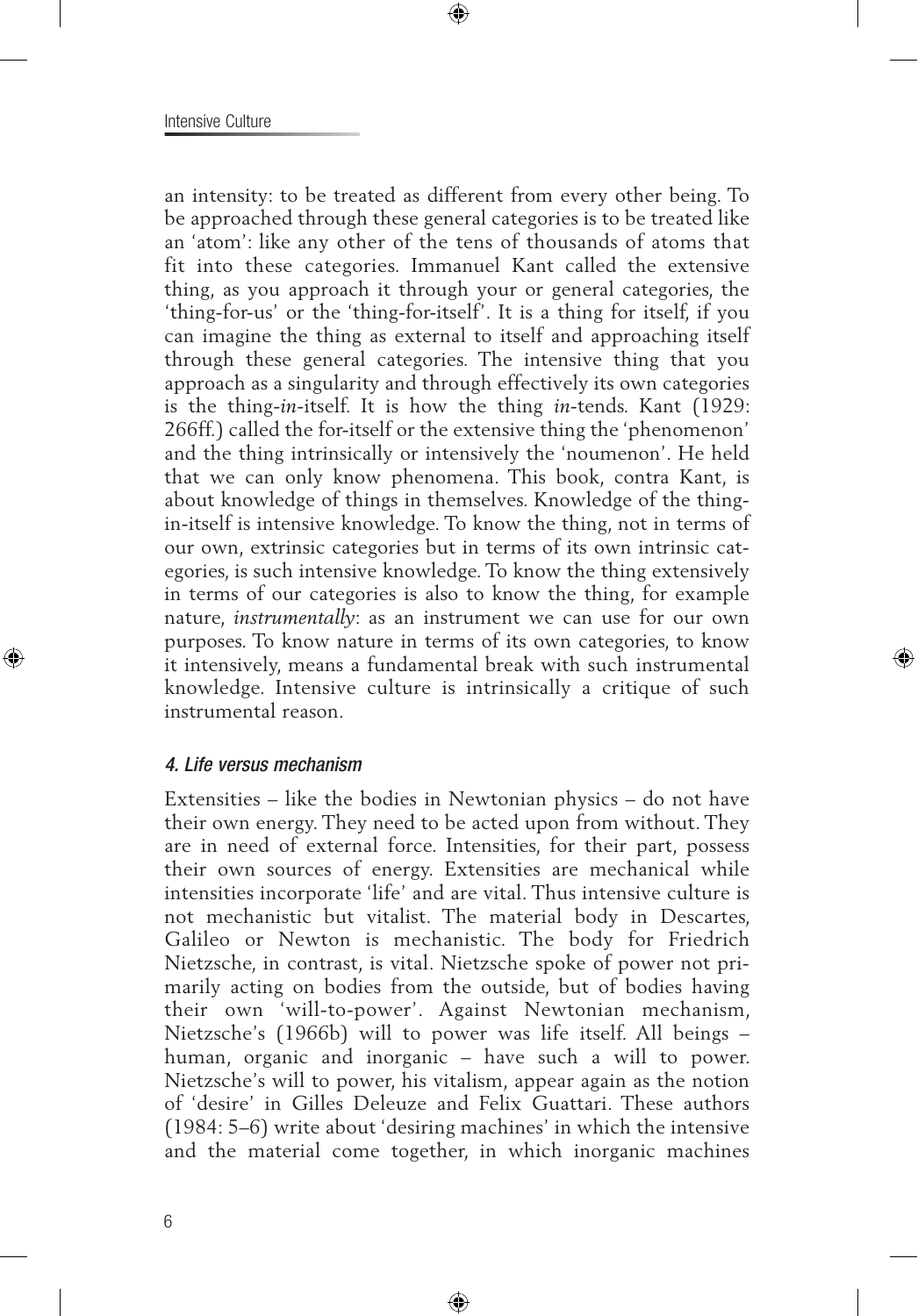themselves become vital. For Michel Foucault (2008), power is not just something that is exercised externally from above. Power is not just repressive. For him, life and intensity become also a principle of domination, in what he calls 'bio-power'. Bio-power is not a mechanistic but vitalist mode of domination, which seizes subjects through the capillaries of the living body itself. If energy is internally generated, then causation itself is no longer external but instead internal. Systems are no longer caused or organized from the outside, but instead become self-organizing. Mechanistic systems are organized from elsewhere as cause or force or energy starts as external to the system. Once the force ends, these linear systems move back to equilibrium. Vitalist, intensive systems are self-organizing, the internally generated energy tending to drive the system to far-from-equilibrium states, hence change is the byword. To self-organize – whether for systems or for individuals or indeed communities – is to be *reflexive*. At stake in intensive politics, for example, is not just mechanistic domination, domination through the mechanistic commodity and resistance through non-linear intensity. Domination itself takes on non-linear colours. Domination itself comes about through difference. If extensive culture is painted in Cartesian colours, vitalist intensive culture is very much Nietzschean.

⊕

#### Ontology and religion

⊕

There is in these times a lot of talk about 'ontology'. People speak about an 'ontological turn' in, for example, sociology, anthropology, geography and politics. But there is an alarming looseness to the notion of ontology that is banded about. The concept is used to cover just about anything. If everything is ontological, then the concept has little analytic purchase: indeed, it has little value in any sense. This book takes ontology very seriously, and will take it seriously not just on the level of philosophy but on the level of social theory more generally, for all the social sciences. You hear a lot about an idea of 'realist ontology'. Scholars who say they subscribe to a realist ontology insist that there is a reality outside the observer and that the observer can know this reality. This book indeed holds that there is a reality outside us. The problem is that *ontology* is not a doctrine of reality but a question of *being*. 'Realism' speaks of knowledge of reality as comprised of actual things or beings that we encounter. Ontology looks beyond the actual beings or things

⊕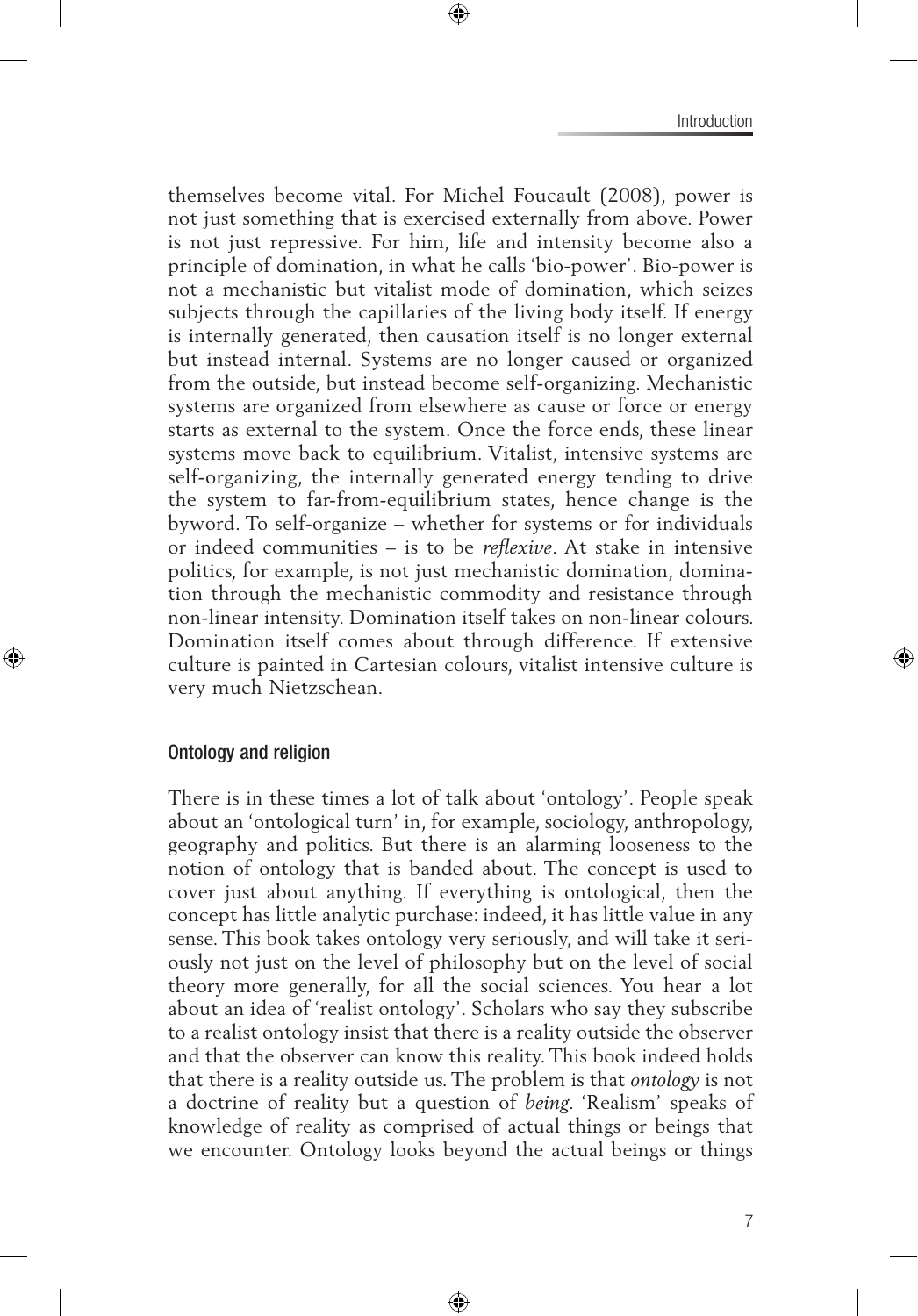we encounter to the *being* of those things, to the *being* of those beings. Realist 'ontology' looks at those actual things or beings through the categories of the observer. Ontology will look at the singular and even processual nature of those beings, i.e. the being of those beings, through those beings' own ontological structures. Realist ontology, in the above sense, is thus a question of what is described above in terms of the thing-for-us; it is a question of extensive knowledge. Ontology is at the heart of intensive knowledge and intensive culture. So we want to make a first analytic distinction in terms of what is not ontological. Here such a realist doctrine of knowledge, or any doctrine of knowledge in which an observer who is separated from the world of things that she studies and understands those things in terms of our world and our categories, is *epistemological*. Intensive knowledge, in which the observer is placed in the world with the things or beings that she studies, in terms of their own world, and through their own categories, is *ontological*.

⊕

Martin Heidegger is the lynchpin of modern ontology. He formulated this very much as a student against the dominant positivist and neo-Kantian (indeed 'realist') epistemology of his teachers. These neo-Kantians, like Kant, advocated notions of extensive and epistemological knowledge. Heidegger wanted to go beyond epistemology and the knowing of beings through the observer's categories to the study of being itself. For this the very young Heidegger (Sheehan 1988: 70–1) went back to Aristotle. Aristotle did speak of categorical knowledge. But one of Aristotle's categories, 'substance', was unlike all the others. The others could describe things in terms of their external characteristics, but substance went to the heart of the being, the intrinsic being of things. To look at substance is one very important way of understanding the being of things. Most modern philosophical ontologies break with the concept of substance. But all ontologies, ancient, modern and postmodern all inquire into the being of things (beings). Thus ontology normally harkens back to Aristotle's *Metaphysics* (Loux 2003: 166–7). Aristotle's ontology was based in a more or less linguistic ontology, formed in his re-reading of the grammar of classical rhetoricians. Here his idea of substance took the role of subject of an expression and the other categories were its predicates. Say the sentence 'Susan is middle aged, female, an architect, of oriental extraction and Chinese speaking'. Here Susan is the subject and all of her characteristics are her predicates. Susan's or the subject's intrinsic being is her substance, quite apart from her

⊕

◈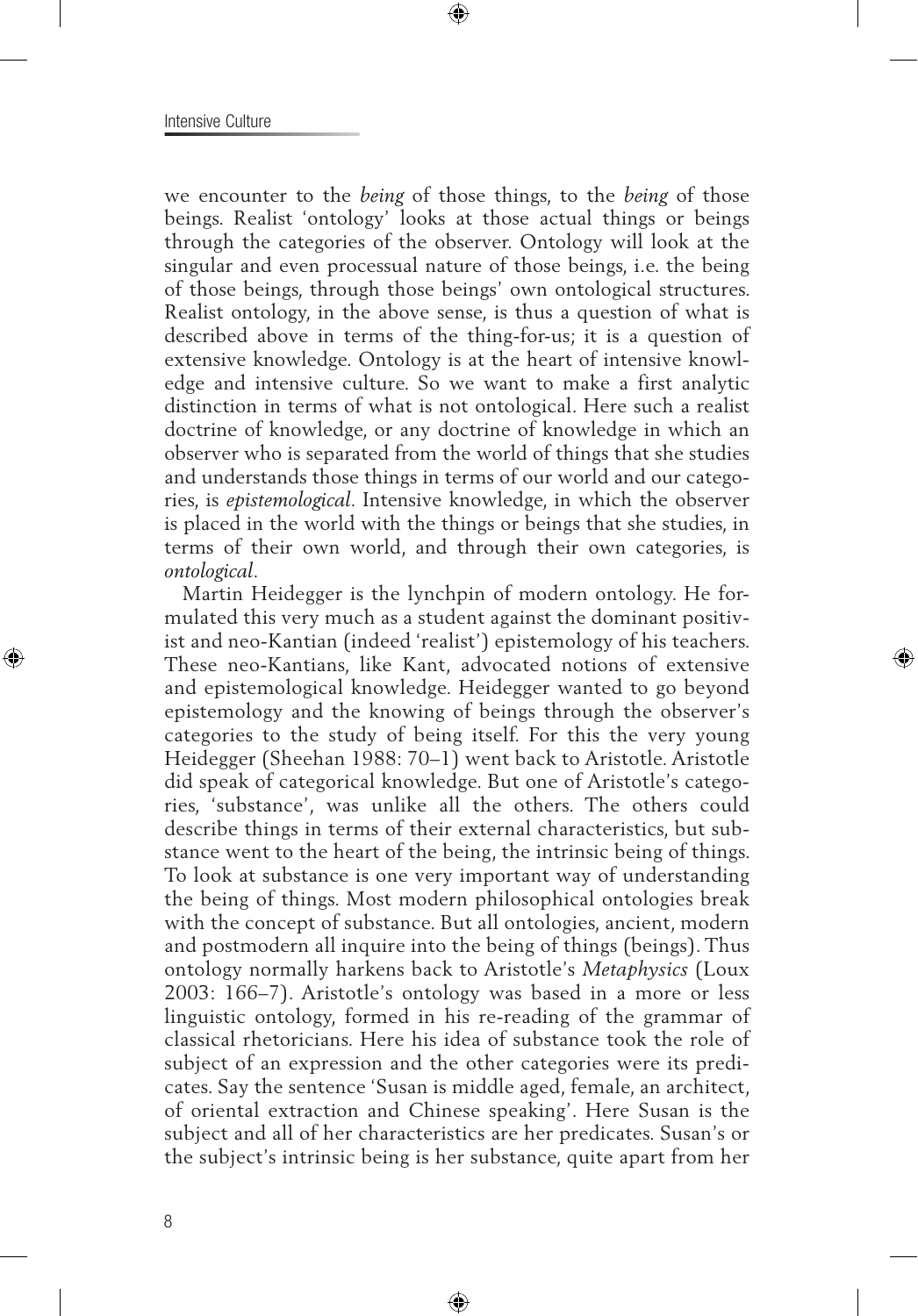extrinsic categories. But other ancient Greek thinkers, like Plato, rejected the rhetoric formulations of the Sophists altogether and did not have such a linguistic mediation between the beings that we encounter and the ideas that are their truth. This too is an ontology, a doctrine of the truth of beings, of the being of beings. For Pythagoras even earlier, this truth lay in a doctrine of number. So we can have ancient and modern mathematical ontologies, for example in the work of Alain Badiou (2005: 31–2). Here I want to lay down another marker in terms of what is ontology. Ontology is in some sense fundamentally 'Greek'. We Westerners are in a very important sense fundamentally Greek. Greek thought and its successors have focused on the *truth* of the being of beings. Eastern thought, on the other hand, which gives priority to *conduct*, is not in this sense ontological. Chinese thought, for example, works in terms of abstraction, but it thematizes the way and conduct and not the truth of being (Lloyd and Sivin 2002: 158–9).

⊕

Ontology is not just a question for philosophers. It is a question for social science in the very broadest sense too. For social scientists, ontology comes to us through one of the various forms of phenomenology. Thus Heidegger's ontology emerged from the phenomenology of Edmund Husserl. Phenomenology broke with Kant's focus on things as they are for the objective observer and went to study the being of things as they were in themselves (Husserl 1993: 48–9). Social science positivism has its roots in such extensive knowledge and the epistemological knowledge of things as they are for us. Positivists will thus study the extrinsic categories of beings such as gender, income, ethnicity, social stratification, income, etc., and they will look at correlations and regressions of how these variables work. Phenomenology will, in contrast, look at the nature of social being, at the forms of life that are at the core of say certain working-class cultures. Positivism and epistemological knowledge presumes that the observer is objective: that he/she is outside of the world that he/she studies. In phenomenological or ontological knowledge, inquiry takes place as much as possible from being in the same social world as those whom we study. Or at least from situating ourselves within our world and establishing links of communication and interpretation between this and the world of those we study.

◈

*Religion* is in a very important sense at the heart of critical theory. It is there not just as a break with epistemology, but also as a critique of ontology. Here I am referring to the *messianic* ethos of Judaism and important traditions in Christianity – in particular,

⊕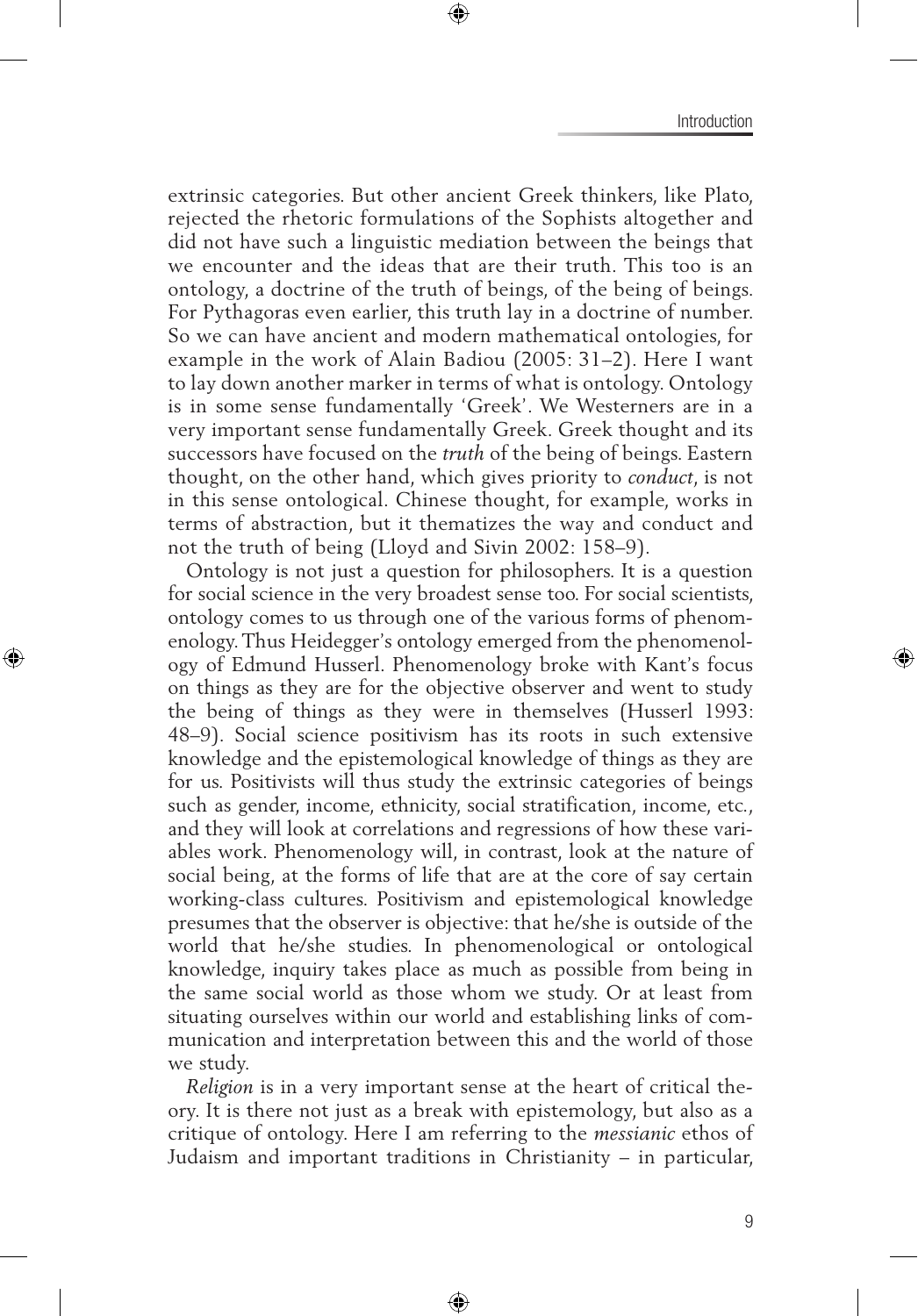the diasporic Christianity of, for example, Martin Luther King. In critical theory, Jacques Derrida (1967: 166–7) formulates his notions of deconstruction and difference as a critique of ontology partly from the point of view of Messianic Judaism. He criticizes Heidegger's 'Greek' ontology from the viewpoint of the unknowable Jewish and messianic 'to-come'. If Heidegger's Greek ontology, and for that matter mainstream Christianity, for whom the saviour and the good news has already come, are about the 'already-there', then messianic thought is about what is not already there but yet to come. Thus Derrida counterposes the 'Greek' of ontology with the 'Jew' of religion. Both of these are for us – unlike extensive epistemology and positivism – part and parcel of intensive culture. Critical theory begins with Kant's (1784) essay 'What is Enlightenment?' Here Kant speaks of the three dimensions of Enlightenment: of the 'What can I know?', the question of knowledge; of the 'What should I do?' which is the question of ethics; and of the 'What can I hope?' Critical theory is based neither primarily in matters of knowledge nor ethics, but in the question of the to-come, of the 'What can I hope'? This messianism of the what-can-I-hope is at the core of the critical theory of not just Derrida but Walter Benjamin, Giorgio Agamben, Emmanuel Levinas and of course Karl Marx. Marxism and critical theory are inevitably messianic.

◈

⊕

Derrida (1967) says that we are ultimately condemned to be 'Jew-Greeks' and 'Greek-Jews'. That we must be epistemological in our need to express ourselves in categories and the subject–predicate logic of propositions. And we must, if we want to be critical thinkers, think in terms of a more or less messianic to-come. Indeed, in a more straightforward sense, the Western tradition is indissolubly a question of Jerusalem and Athens. Mainstream functionalist sociology of, say, Talcott Parsons has been explicit about this. So has Max Weber, for whom rationalization is about both Greek reason and (Christian) religion. Now, just as 'Greek' reason has two sides, one which is intensive – substance, the idea, Pythagorean number – and the other which is extensive – Aristotle's categories, Plato's material world – so does religion. The Christianity of Weber's Protestant ethic, which constitutes part of Weber's formal rationality, is extensive. It is based on rule-following deeds. These are general rules that the Protestant entrepreneur must follow if he is to achieve grace (Whimster 2007: 56–7). They also contribute to the extensive individualism of capitalism. This is possessive individualism of any capitalist in general; it is not the intensive individualism of the singularity of the artist or

⊕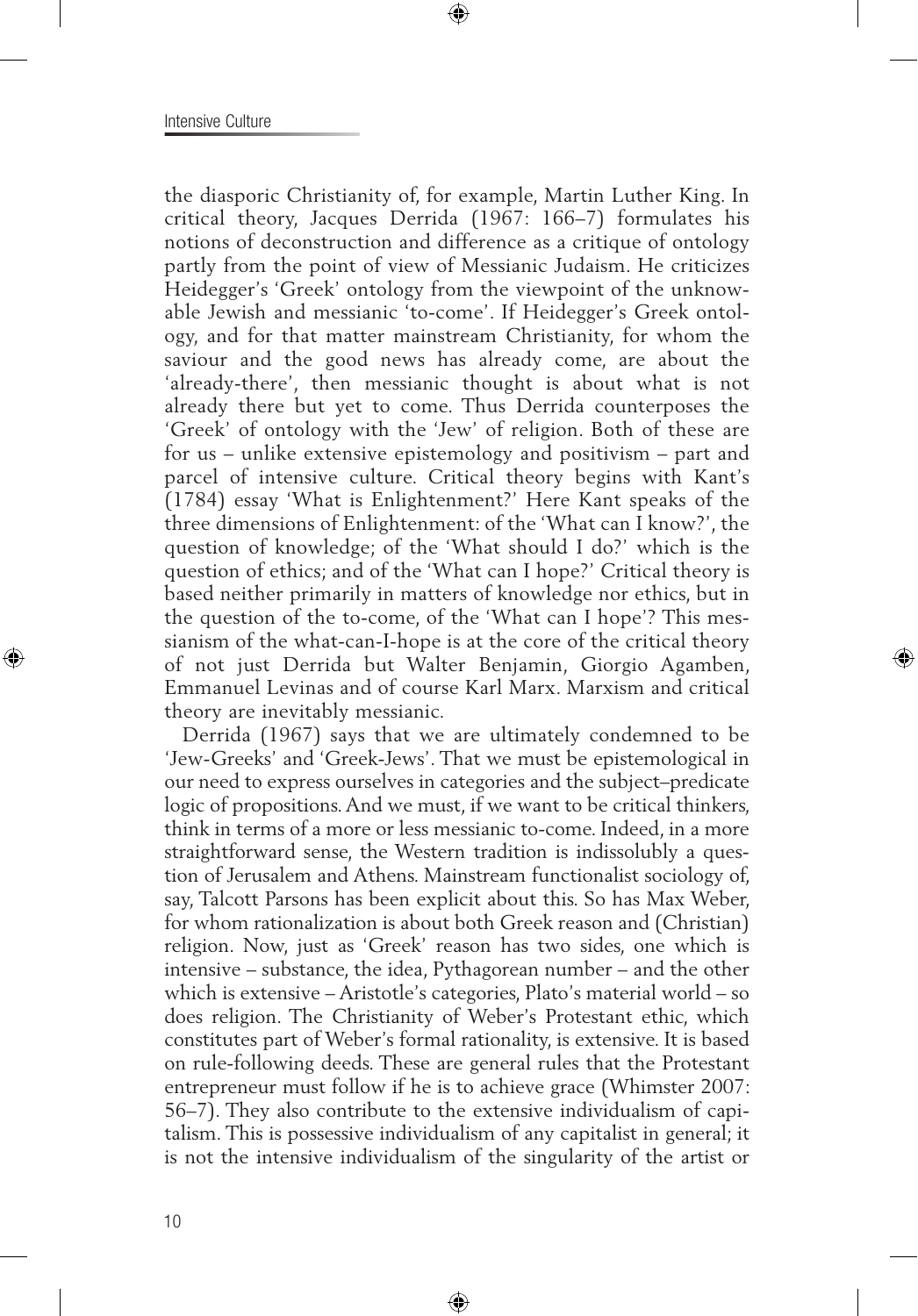Nietzsche's *Übermensch*. Weber's Protestant entrepreneur also shares the extensive Christianity of the first three Gospels. Matthew, Mark and Luke focus on Jesus' good works – the implication is that salvation comes through works. Salvation through rule-bound good works can apply to anyone. In St Paul, however, and in the Fourth Gospel John, salvation is based not on good works but instead on faith. It is outside the extensive rules of good works, and instead a question of the engagement of the singular soul with the singular Christ. The same is true for Judaism. In Judaism there is, on the one hand, the intensity of messianism and, on the other, the rule-bound extensity of Pharisaic Law.

⊕

### Overview

⊕

Chapter 2 opens our explorations into intensive culture through Georg Simmel's vitalist sociology. Here we see Simmel in a critique of positivism through sociological notions of 'life' and vitalism. Simmel opens up a life-infused notion of sociality that he understands literally as metaphysical. He does so in an argument against neo-Kantian and positivist understandings of the social 'Das Soziale'. Here he endorses Nietzsche and a vitalist reading of Goethe against the a priori epistemology of the Kantian categories. The young Simmel was a neo-Kantian and positivist. It was only later in his writings that Simmel took on this sociological vitalism. The early Simmel drew on Kantian cognition to develop a (positivist) idea of the social. Kant's theory of cognition, as developed in his first critique, *The Critique of Pure Reason*, was importantly influenced by mechanistic assumptions drawn from Isaac Newton. Simmel transplants these into a Darwinian and functionalist idea of society. Kant asks the epistemological question of how is knowledge possible, and Simmel the sociological question of how is society possible. Thus Kant addresses the epistemological a priori, while Simmel addresses the social a priori. These turn out both to be questions of 'form'. Kant's a priori forms are the cognitive categories. Simmel asks the same question: what social forms are the condition of possibility of society? In the young Simmel's neo-Darwinian positivism, form takes on the colours of function. Standing in radical counterposition to form, for Simmel, is *substance*. Simmel understands such substance as life itself, as the flux, the *élan vital*, of life. We see how Simmel's life-substance is grounded in the assumptions of Leibniz's monad; the monad, we shall see, is simple substance. And every simple substance is different from every other. Hence the monad, or

⊕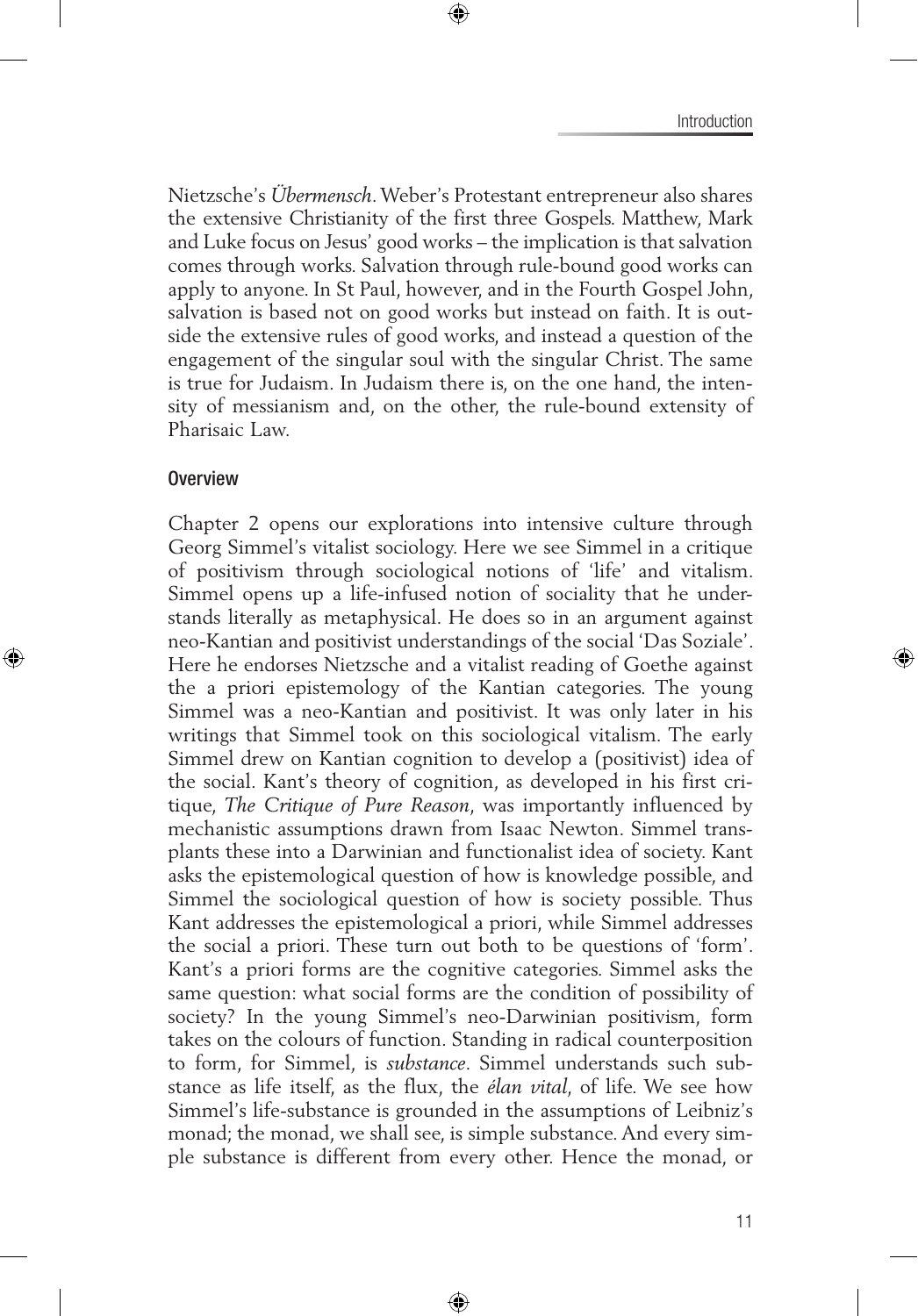vitalist simple substance, is at the same time difference. Simmelian simple substance is self-organizing. It is conceived on the lines of not Cartesian *res extensa*, but the intensity of *res cogitans*. The monad as simple life-substance is possessed with memory as trace; it is comprised of relations of perception; it is reflexive. We consider the impetus from Nietzsche and Henri Bergson in Simmel's shift from Darwinian atomistic evolution to his substantialist 'creative evolution'. We compare Marx's labour theory of value with Simmel's 'life theory of value'. For Marx, labour is the content of (value) substance; for Simmel, it is life. We examine Simmel's core notion of life as *social* substance: as a primordial intersubjectivity of flux. We conclude with a contrast of such 'flux' and flow: of such a flux of 'becoming' and invention in contrast to the flows of domination of today's global capitalism.

⊕

Chapter 3 searches for a philosophical basis of such an intensive sociology in the work of Gottfried Wilhelm Leibniz. Leibniz's monad is, for this book, the fundamental unit of intensity. Each monad is different from every other monad because each monad has a different world. The monad is ontology's thing-in-itself. And this in-itself, the intrinsic nature of the monad, is the monad's world. That is, you are different from every other being because your world is different from each one of theirs. In other words, each monad is a different point of view of the world. In that your point of view is different from mine, so is your world, and so is your intensive being. Let us go back to knowledge. I can either know you positivistically or epistemologically though my categories or ontologically (intensively) through your world. We study Leibniz in this chapter to see how indeed your world is at the same time your categories. This is also Leibniz's philosophy of language. As for Aristotle, for Leibniz these categories are predicates. For Leibniz and Aristotle the only category that is not a predicate is substance. Substance is also the grammatical subject and the categories are the predicate modifiers of this subject (substance). I can regard you epistemologically in terms of a semantics I attach to you, such as very general notions of gender, ethnicity and class. In this case, these predicates are *external* to you as a subject. But I can also, and this is Leibniz's great innovation, look at you ontologically. If I do this, then I am understanding you in terms of the predicates that are *internal* to you as a subject. To study you in terms of these predicates that are internal to you as subject is a question of intensive knowledge. To engage with you intensively, in terms of your internal predicates, in terms of your world, is to engage with you

⊕

◈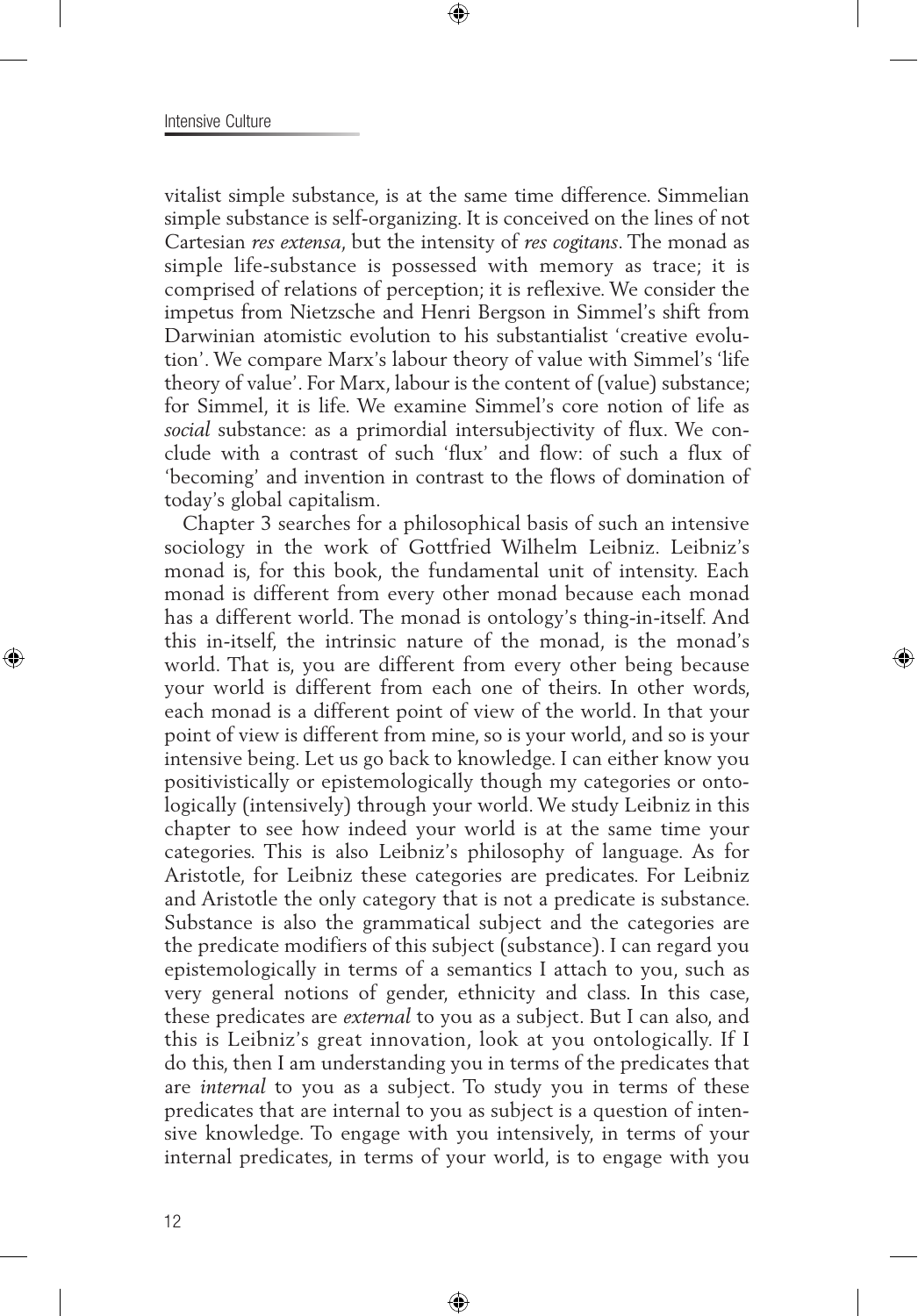as, not a generality, but a singularity. It is to engage with you in your being. This chapter deals with Leibniz's grammar and further looks at how this ontology of predication is also a basis for Leibniz's differential calculus. Here the subject is the function,  $v = f(x)$ . And any actual instantaneous point along the curve of  $y = f(x)$  is the actual predicate of this (virtual) function. Thus the derivative *dx/dy* at any point on this curve, the instantaneous acceleration at any moment, is the predicate. Finally, we look at Leibniz's contrast of substance and mechanism. Leibniz understood such Galilean (and Newtonian) mechanism as 'system'. Such system works through collisions and mutual causation of equivalent atoms and their exchange – the exchange of equivalents. Substance, for its part, is far from equilibrium. It works not through cause but representation and predication: each substance is different from every other. In positivism, we understand society as system. As positivists we use our categories and our predications to analyse the mechanistic causes of social atoms. There is another choice though. It is to treat those social atoms as themselves doing the predicating, doing the representing. In doing their own predication, those social atoms take on difference, establish themselves as differences: the atoms become Leibniz's monads.

⊕

⊕

Chapter 4 is a study of Walter Benjamin on language. Whereas Leibniz gives us a theory of intensive language, Benjamin, we will see, gives us a realm that mediates between the intensive and extensive, between the transcendental and empirical. In Benjamin, language becomes a mediator, a partly autonomous linguistic sphere of mediation. This said, Benjamin distinguishes between two types of language. These are, first, a language as 'means' or extensive mediation. This is juxtaposed to intensive language, in which language is not an instrument but a medium, an end-in-itself. Further, he displaces intensive language from ontology on to religion, on to a messianic language. Here the Jew, Benjamin, shares a certain Kabbalism with the Christian, Leibniz. We study Benjamin's essay on 'Language in General and the Language of Man'. In this essay Benjamin understands intensive language, i.e. the language of difference and singularity, in terms of the language of 'the name'. Here we see extensive language as a classificatory language of the common noun, which for Benjamin is also a language of judgement and the law. The language of the name is, in contrast, an intensive language of the singular proper noun. God gave such intensive language to man in order to name things. God names man in his singularity so that man can name things in their singularity. This again is not ontological but

⊕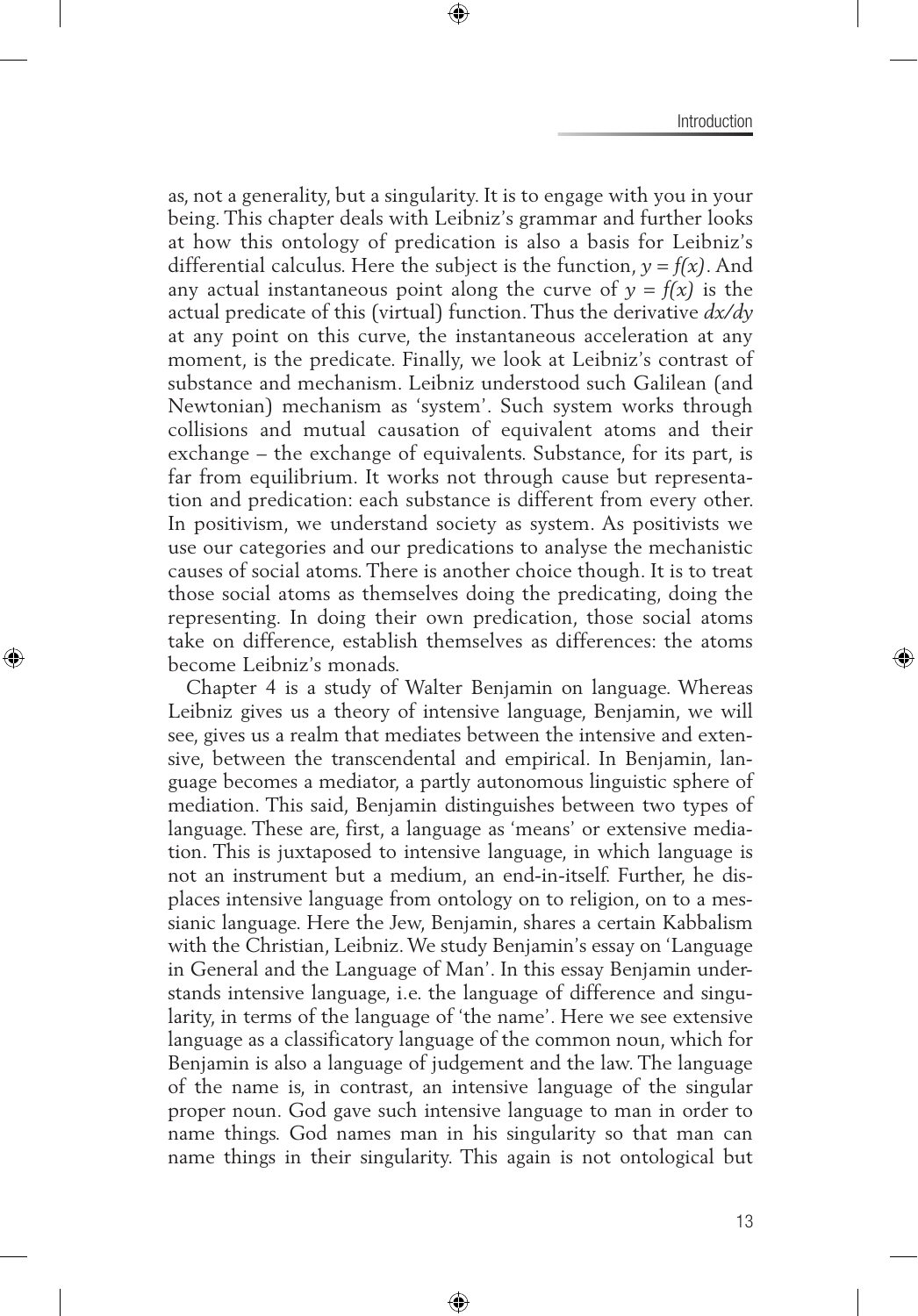religious. It is religious in the sense of the messianic to-come. Benjamin contrasts the language of man with the language of things. For him, things have their own proper language, the difference being that man's language takes place through *symbols* while things speak in *images*. Thus God bequeathed to man the symbolic and to things the imaginary. We then turn to Benjamin's most prominent methodological statement in the 'Epistemo-Critical Prologue' to his *Origin of German Tragic Drama* (1977b). Here Benjamin takes his distance from Nietzsche, in an effectively religious critique of Nietzschean ontology. Benjamin thus explicitly displaces Nietzsche's 'aesthetic theory' with his own religious theory of tragedy. In Nietzsche's *Birth of Tragedy* (1966a) an 'epistemological' Apollonian aesthetic of form is rejected for an ontological and Dionysian aesthetics of life. For Benjamin, after the Fall from Paradise, which is also modernity's fall into commoditization, life is drained from tragedy and other forms of art. Thus aesthetic value, and indeed life itself, must be displaced to a messianic to-come of the singular name. Here we find a double displacement of Nietzsche's *Übermensch*. First, there is the decidedly *untermenschlich* and messianic hope of the Jew, the Black, the displaced for the to-come. Secondly, we also see the *unterdinglich* from the language of things. This subordinate and indeed subterranean language of things will inform the 'street-life imaginary' in Benjamin's world of more popular culture.

◈

⊕

For Benjamin, capitalism worked through the extensity of the commodity. Chapter 5 outlines a possible shift in the economy from an extensive to a contemporary intensive capitalism. Marxian exchange-value shares assumptions of extensity with Newtonian physics. For both there is a move from concrete things to abstract units of analysis. There are assumptions of equivalence in Marx's units of exchange and for Newton in the make-up of physical bodies. For both there are assumptions of external causation. In classical Marxist exchange-value, both the labour that goes into producing value and the politics are comprised of equivalents, of atom-like equivalents. What Chapter 5 understands as intensive capitalism is more closely connected with Aristotle's or Leibniz's metaphysics. This is a capitalism of difference, in which, like Aristotle's substance and Leibniz's monad, each thing is different from every other. This difference extends to the labour that goes into producing these things. Heidegger, in the 'Question Concerning Technology' (1954), rethought technology via the four Aristotelian (efficient, material, formal and final) causes. I draw on these causes to reflect on Marxian

⊕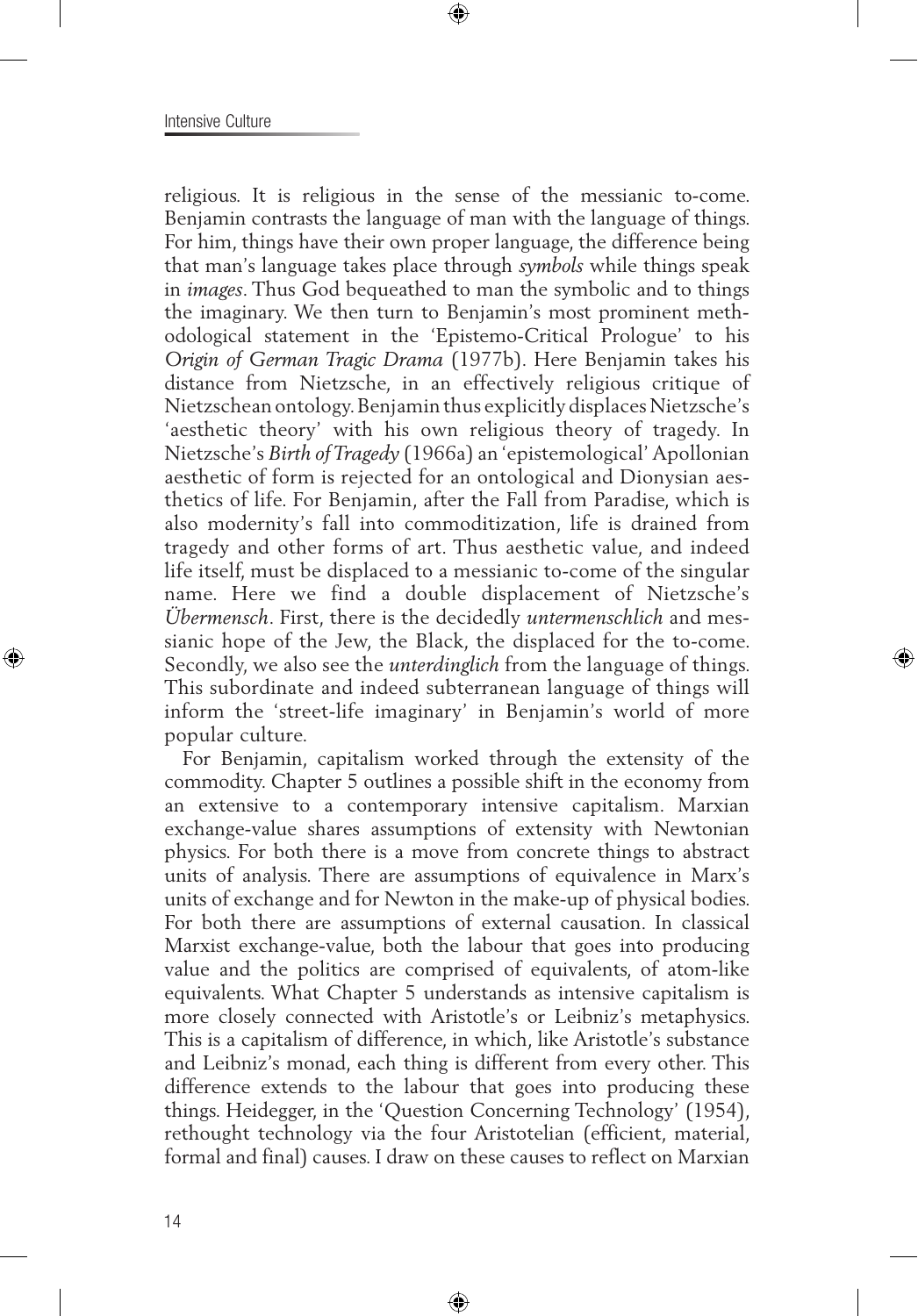value in an attempt to develop a theoretical basis for intensive capitalism. The second part of the chapter attempts more empirically to understand intensive capitalism in terms of the 'externalities' generated from what might be today's terminal crisis of neo-liberalism. I do this through a critique of Ronald Coase's neo-liberal transaction costs economics. Intensive capitalism entails a dominant role for finance. I finish the chapter with an analysis of financialization and its crisis.

⊕

Chapter 6 on intensive politics argues that a new regime of intensive power is developing in contemporary capitalism. In this chapter we contrast a previous *extensive* regime of capitalist power that is based in a politics of hegemony with a contemporary regime of *intensive* politics. I will trace the shift from hegemony or extensive politics to such an intensive politics in terms of: (1) a transition to an ontological regime of power, from a regime that in important respects is 'epistemological'; (2) a shift in power from the hegemonic mode of 'power over' to an intensive notion of power from within (including domination from within) and power as generative force; (3) a shift from power and politics in terms of normativity to a regime of power much more based in what can be understood as a 'facticity'. This points to a general transition from norm to fact in politics, from hegemonic norm to what we will see are intensive facts. The fourth section of this chapter will look at this shift through a change from an extensive (and hegemonic) regime of representation to an intensive regime of communications, and the final section considers the implications for cultural studies.

⊕

Chapters 4, 7 and 8 are fundamentally about religion. Chapter 4, as we saw, addresses Judaism, Chapter 7 addresses early, tribal religion and Chapter 8's is focus is on Christianity. More specifically, Chapter 4 is Benjamin's Judaism, Chapter 7 looks at Durkheim on the very earliest 'primitive' religion and Chapter 8 examines Philip K. Dick on Christianity. Yes, Philip K. Dick, the science fiction writer: author of *Blade Runner* and *Total Recall*. Dick's very last novels registered his apocalyptic conversion to Christianity. They are science fiction but at the same time fundamentally theological. They are also a theology of the distant future, indeed an *information theology*. These three thinkers bring religion into a very significant juxtaposition with ontology. For Benjamin, religion and the messianic, the language of man, are for all practical purposes a critique of ontology. Not so for Durkheim and Dick, for whom religion is quintessentially ontological. Durkheim's *Elementary* 

⊕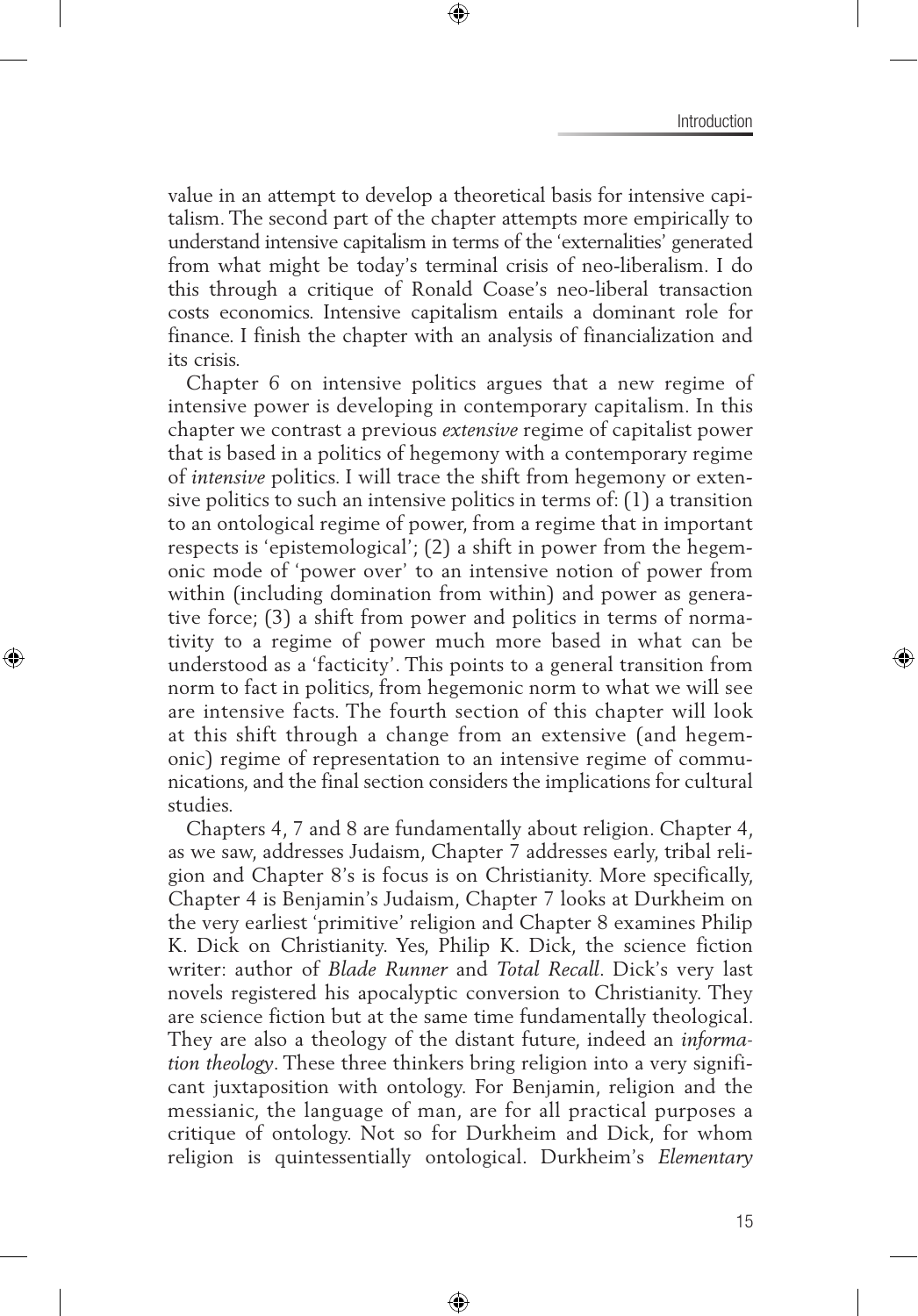Intensive Culture

*Forms of Religious Life* (1995) addresses 'elementary' religion as experienced in *totemism*. It is the totem that is at the heart of the birth of the sacred and indeed the origins of society for Durkheim. The totem is the symbolic basis of the clan, a given number of which comprise a tribe. For a tribe, the system of individual clantotems is the basis of 'the sacred'. This sacred is born in ritual, in totem-based, often orgiastic rituals and rites. For Durkheim, the primary condition of possibility of society is the symbol. The totems are the original symbols. They also generate an energy, a vital energy that is the primal source of motivation for social life. Thus our theme of an intensive sociological vitalism is pursued from Simmel through Durkheim. This is neither natural energy nor even psychic energy (libido), as proposed by Durkheim's contemporary, Sigmund Freud. It is instead *social* energy. Whereas Freud's libido is produced in the unconscious mind (not brain), the fount of Durkheim's social energy is the sacred. Please note here that Freudian energy and Durkheimian energy are less material than spiritual. In each case at stake is less the physical than the metaphysical.

◈

⊕

In the sacred, the totem works through a principle of difference – each totem is singular and different from every other totem. But once the orgiastic rites come to an end in the cold light of day, these same tribes enter the world of the profane. In the profane, those totems lose their energy and become the forms, the categories of classification of knowledge. Here they are no longer singular and based on difference, but generic and become common nouns or adjectives. Readers will have encountered notions of the symbolic and its counterpart, the imaginary, in the work of Jacques Lacan and Slavoj Zizek or Judith Butler. The origins of the symbolic trace a lineage in French thought from Lacan back through Lévi-Strauss to Marcel Mauss and in Durkheim's account of religion. The elementary form of religious life is the original symbol, the totem. Durkheim argues systematically against contemporaneous English empiricist anthropology, which would substitute empiricism's image in place of Durkheim's rationalist symbol. For Durkheim, before the birth of the sacred and the social, man, like animals, operated in the register of images and the imaginary. Only with the birth of religion does man move into the register of the symbol. For him, as for Benjamin, the symbol is what makes us humans distinctively human, while the images are very much the language of non-humans or, in the case of children, proto-humans. Chapter 7 further addresses the origins of Durkheim's notion of the 'social fact'. Though this idea is later taken

⊕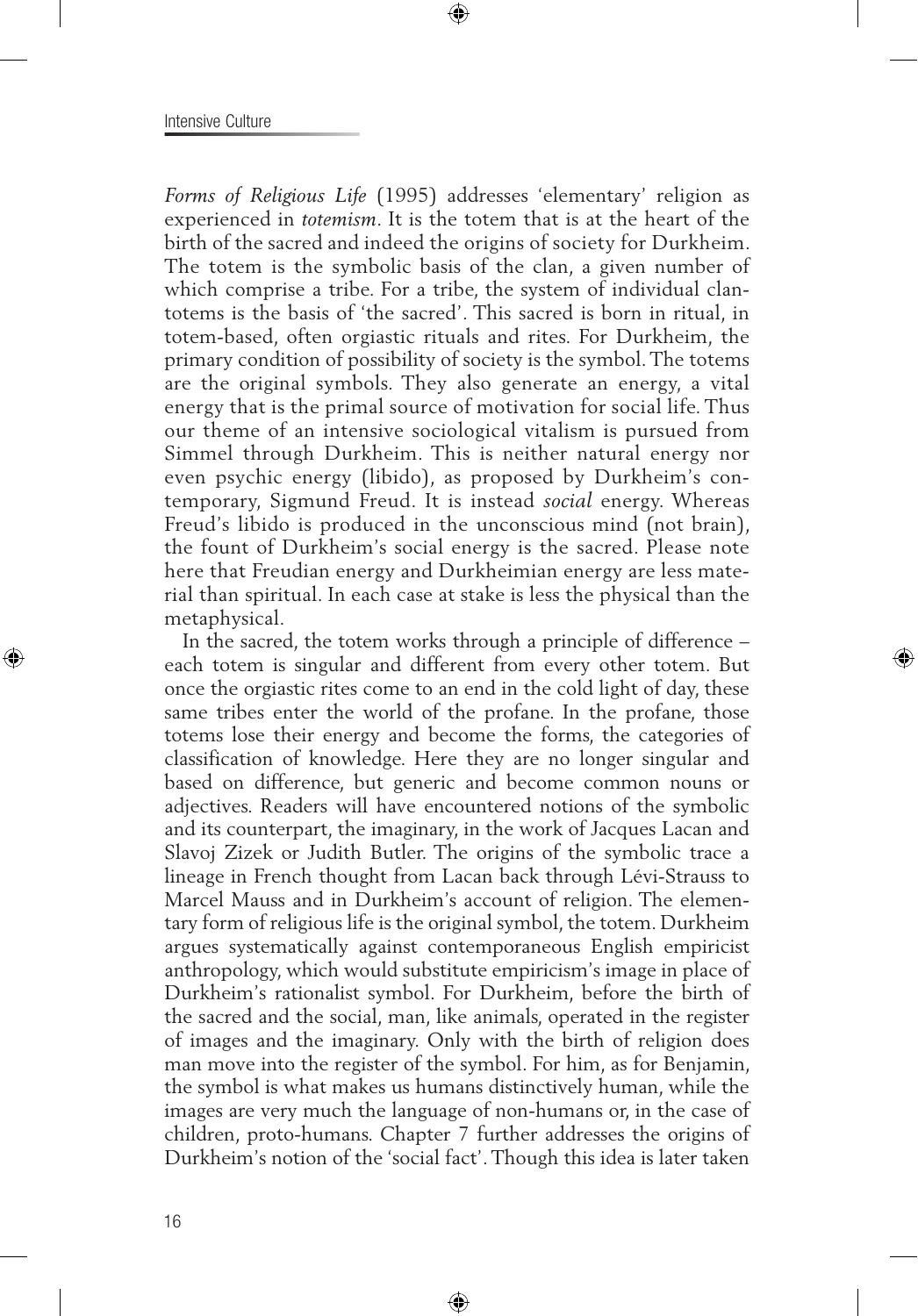up by positivism and empiricism, for Durkheim, again the original social fact is the totem: the totem in the realm of the sacred. This social fact is not static but processual and incorporates vital energy. We can straight away see the parallels with Aristotle and ontology. Durkheim's singular, different and processual, life-infused social facts are indeed ontological facts. Durkheim speaks of the totems in the sacred in terms of 'substance', and in the profane in terms of 'forms'. Durkheim's sacred becomes Aristotelian ontology, the profane the predicates of epistemology – the sacred intensity, the profane extensity.

⊕

For Philip K. Dick in his novels *The Transmigration of Timothy Archer* (1991) and *Valis* (2001), religion is again ontological. For him, the religious is not the to-come of messianic Judaism but the 'ontological' already-there of Christianity, in which, of course, salvation has already happened. Dick is a Pauline. Paul's Damascus saw him break with Pharisaic Jewish Law for the faith, the passion of an engagement with Christ. This is not the 'epistemological' Christ, of good deeds of the first three gospels and Max Weber's *Protestant Ethic*, but the death-and-resurrection Christ of John, the Fourth Gospel. This critique of, on the one hand, rule-bound, and in this sense legal, Christianity and, on the other, Pharasaic Law, is at the same time also a critique of Roman Law. Paul is not a rule follower, but attains grace through coming face-to-face with Jesus Christ. Dick's Christianity is also not one of rules but immediate and intensive communication. This communication, in an age of planetary time–space compression, comes through divine invasion by a laser beam from a distant planet. This McLuhanite beam of light carries to Dick a God who is Valis, a vast, active, living intelligence (information) system. Such an immaterial divine invasion apprises Dick (and his protagonist) that he was in an earlier incarnation a first-century Christian, locked in a Roman prison. Christ Himself is an incarnation of God as this Valis, this non-linear system of differences. Christ was invaded by Valis and so is Dick. What is at stake here is not Benjaminian or Leibniz's Kabbalism. Valis instead incorporates a Gnostic God, opposed to the mainstream Judaeo-Christian God of Creation, whom Dick and Gnosticism see as blind and mechanistic. The Creation God's blind mechanism is repeated in Pharasaic and Roman Law for St Paul and Dick. It is repeated again for Dick in the corrupt, commoditized, modern American society of the 1960s and 1970s. Valis is the antidote. Again we have the battle of extensity and intensity. And again intensity is profoundly spiritual. In Durkheim, it is the

⊕

⊕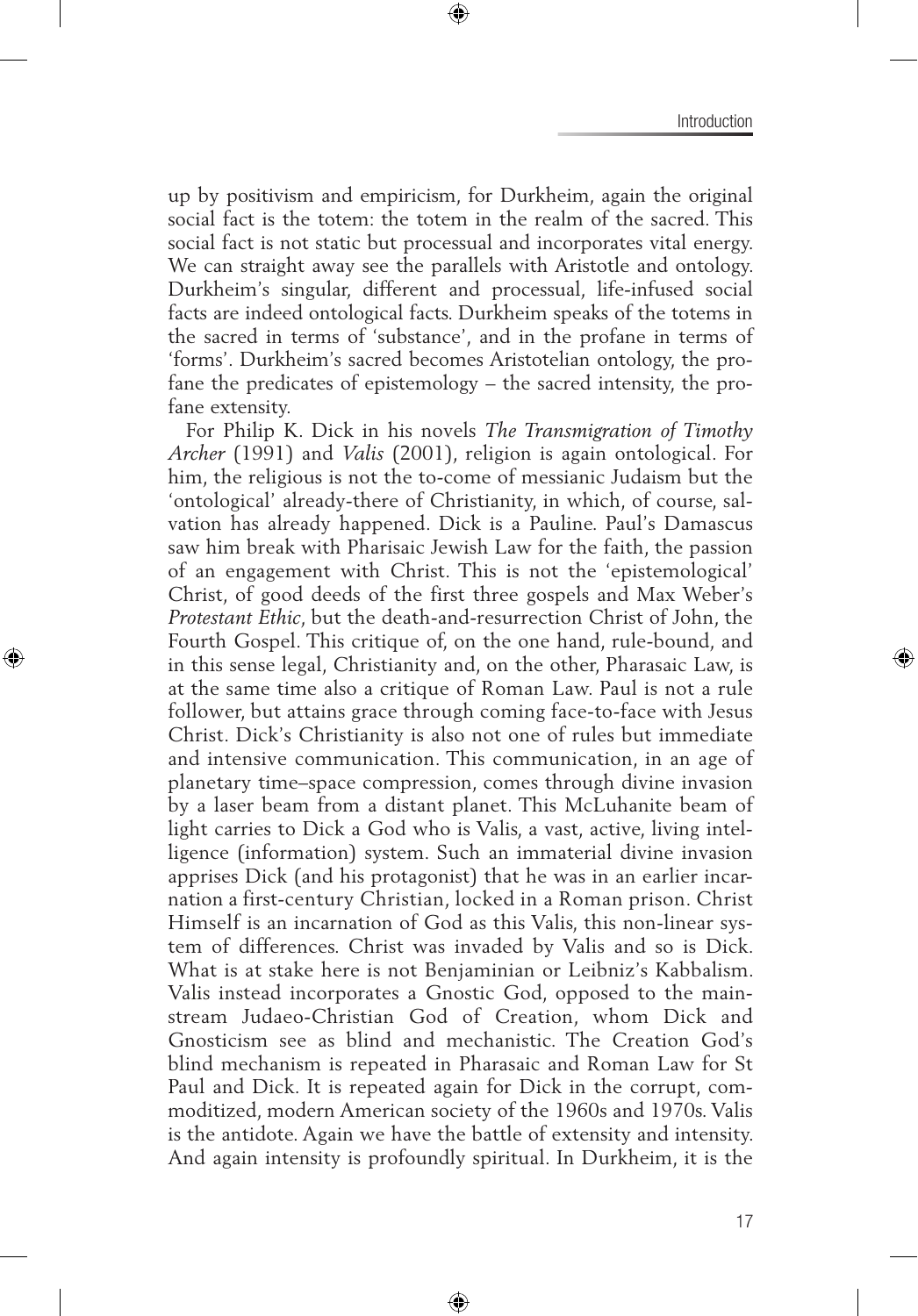distant past of the totem; in Dick the distant future of an informational utopia. The debates around St Paul have been central to cultural and social theory in the past half-decade. They have counterposed Giorgio Agamben's (2006) messianic Paul and Badiou's (2003) more mainstream Christian Paul. Badiou's Paul is very much like Dick's, though Badiou does not take on Dick's Gnostic opposition to Law. There is another parallel between Dick and Badiou. Agamben and Benjamin's critique of ontology is fundamentally linguistic. It is a critique, as is Derrida's, of Aristotelian ontology. Badiou is not an Aristotelian, but a Platonist. His being and his ontology are Platonist. He is not interested in substance and the categories as subject and predicate. Instead, like Plato, language is not the fundamental mediator between beings and ideas. Instead, Badiou looks for the ontological in mathematics, in set theory. Dick is equally Platonist. He speaks correspondingly of the pure idea and understands knowledge in terms of Platonic anamnesis or un-forgetting. The medium of such un-forgetting, though, is primarily neither language nor the mathematical, but information.

◈

⊕

#### Social theory

⊕

Let me add a coda to indicate that this book is a study in *social* theory. It may address intensive *culture*, but it is *social* theory. It is not empirical sociology, though empirical sociologists will be able to draw on it. Instead of an empirical comment on, say, post-secular movements, we carry out a social–theoretical exploration into the nature of the religious. It may address a number of questions addressed by philosophy, but it does so differently. And, for example, consider the notion of substance. Most all modern philosophers reject notions of substance and indeed metaphysics. As a social theorist, I am less interested in systematic arguments against Aristotelian substance, and more interested in how we can use the notion to understand social and cultural processes. Thus Marx, Weber, Durkheim and Simmel all had notions of substance. Marx spoke of value-substance, Weber of substantive rationality, Durkheim of the substance of religious life and Simmel of life-substance. In each case, substance is a question of intensive culture while form is a question of extensive culture. Thus, for Marx, value-form was exchange-value and the commodity; Weber spoke of bureaucracy in terms of formal rationalization; Durkheim of forms of religious life; and Simmel of social forms.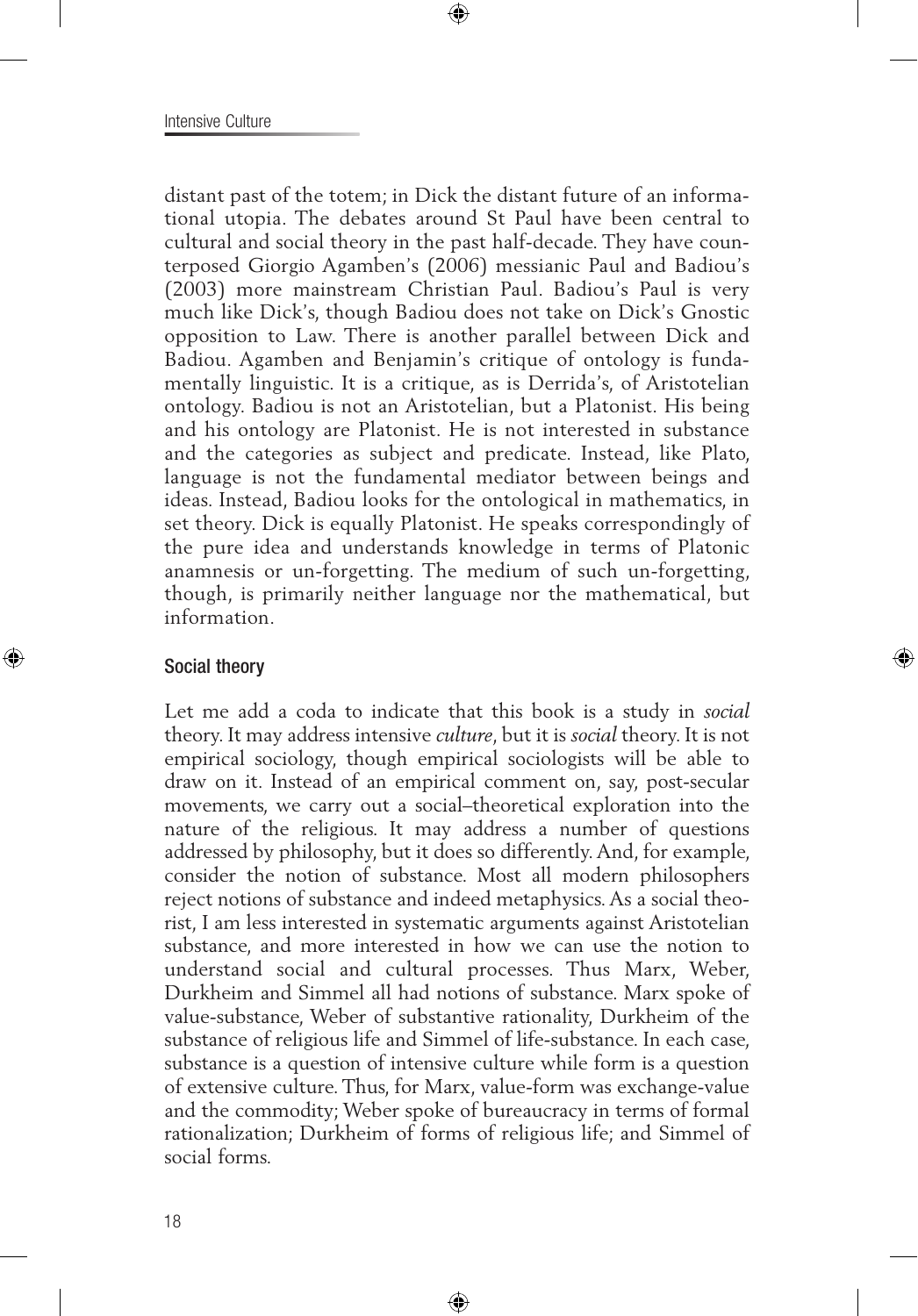There is also an implicit theory of social change in this book. My view, with Marilyn Strathern (1992) and *pace* Durkheim, is that the earliest cultures were not intensive. This is because intensive cultures are fundamentally individualistic, while the earliest cultures are not individualistic but instead somehow relational. Even with modernization not all cultures have developed in the intensive/ extensive frame. Chinese culture, for example, even though attaining very high levels of abstract thought and a rationalized bureaucratic state, never primarily entered into the Western dialectic – and this indeed *was* Hegel's dialectic – of extensity and intensity. Chinese culture remained primarily relational and never took on the agonism – of competitive scholars, dramatists and politicians – of the Greek tradition. Even though Chinese culture moved, as did Western cultures, from the clan to ever more universal political and cultural, it does not take on Western transcendental individualism. With Max Weber, I do think this comes from a very specific conjunction of Athens and Jerusalem that infused the West. It was the extensive rationalization of Weber's bureaucratic state and Marx's commodity that Habermas and critical theory understood as 'system' that stood in juxtaposition to the 'life-world', the intensive sphere of family, private life, sexuality and art.

⊕

⊕

In this context of the separation of intensity from extensity, I would like to signal two processes that will be increasingly pervasive in twenty-first-century culture. The first of these concerns the rise of China and India and other non-Western cultures. These are constituted largely exterior to the intensity/extensity dialectic. Their often relational cultures will increasingly challenge Western hegemony and increasingly pervade Western culture. The second is in recent decades an implosion, a coming together, a de-differentiation of intensity and extensity. 'System', previously extensive as it becomes self-organizing and processual, takes on intensive colours. The 'life-world' for its part is commoditized, branded and turned outward on to its external surface. Power, itself previously extensive through the commodity and the bureaucratic state, becomes intensive in new non-linear forms of domination. Whereas, previously, intensity was in some sense spiritual and extensity in, say, the commodity was material, now there is a new indifference in what might be called the *intensive material*. Capitalism itself becomes more or less metaphysical, while simultaneously remaining material. Information is on the one side mind, and on the other matter: it too is thus intensive-material. A lot of this was more or less foreseen some 38 years ago in Deleuze and Guattari's *Anti-Oedipus*

⊕